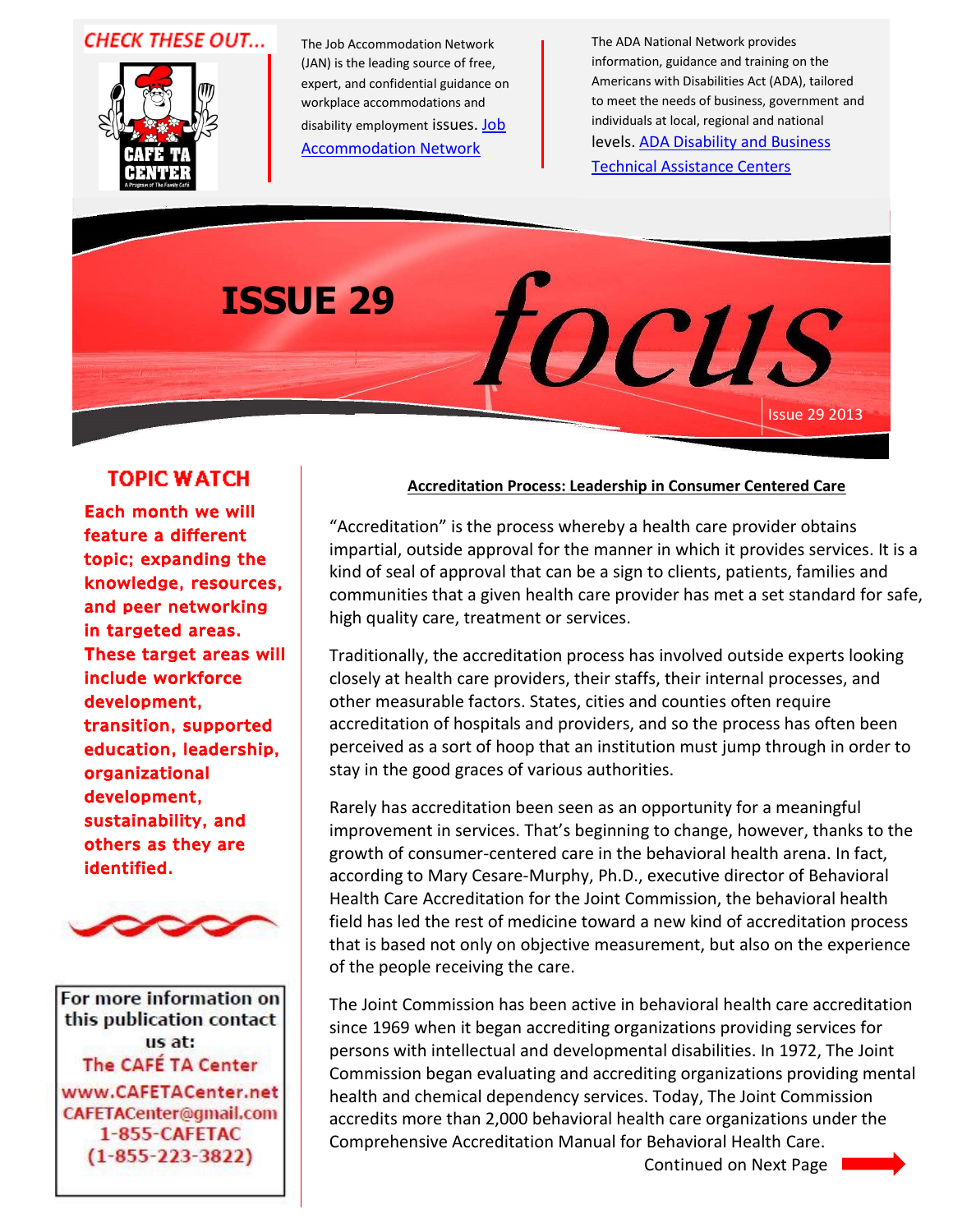### **Accreditation Process** Cont'd

Commenting on the commitment of advocates to person-centered care in behavioral health, Dr. Cesare-Murphy told Behavioral Healthcare Magazine "They are true believers. Throughout my tenure, the behavioral health field—and I mean this in the broadest sense of mental health, substance abuse, and developmental disabilities—has had an approach to accreditation that has been driven by wanting to constantly improve the care, treatment, and services they provide." Other healthcare providers subject to accreditation are motivated primarily by regulatory and payment concerns; behavioral health providers are "internally motivated," according to Cesare-Murphy.

One contributing experience stands out to Dr. Cesare-Murphy in building the foundation of person-centered approaches to accreditation. "After the expose by the *Hartford Courant* ["Deadly Restraint," 1998], the Joint Commission, including the board of commissioners, took this issue very seriously," she said. "We conducted public hearings across the country. We listened to people who had been in restraints. We listened to families." The hearings marked a turning point at the Joint Commission. From then on, there was an appreciation of the "value of the input and perspective of the people who receive services," she said. "It changed the direction of all of our processes, because it changed how people thought about care." The new restraint and seclusion standards came out in 2000.

## **Why is Consideration of Lived Experiences Important in Accreditation?**

Joint Commission behavioral health accreditation provides a management framework for providers.

- It helps manage risk and enhances the quality and safety of care, treatment and services;
- As recognized by more than 189 state authorities, accreditation can be a useful tool to demonstrate compliance with state regulations or licensure requirements;
- It is a condition of reimbursement for certain insurers and payers; and
- The process provides a customized, intensive review, and enhances staff recruitment and development.

Though the review of records and surveys are helpful within any process, certainly the end result as felt by the consumer is the ultimate measure of effectiveness. By taking into consideration and documenting consumer and family experiences, those receiving services have a role in being a part of the final accreditation decision, by determining whether services "measure up."